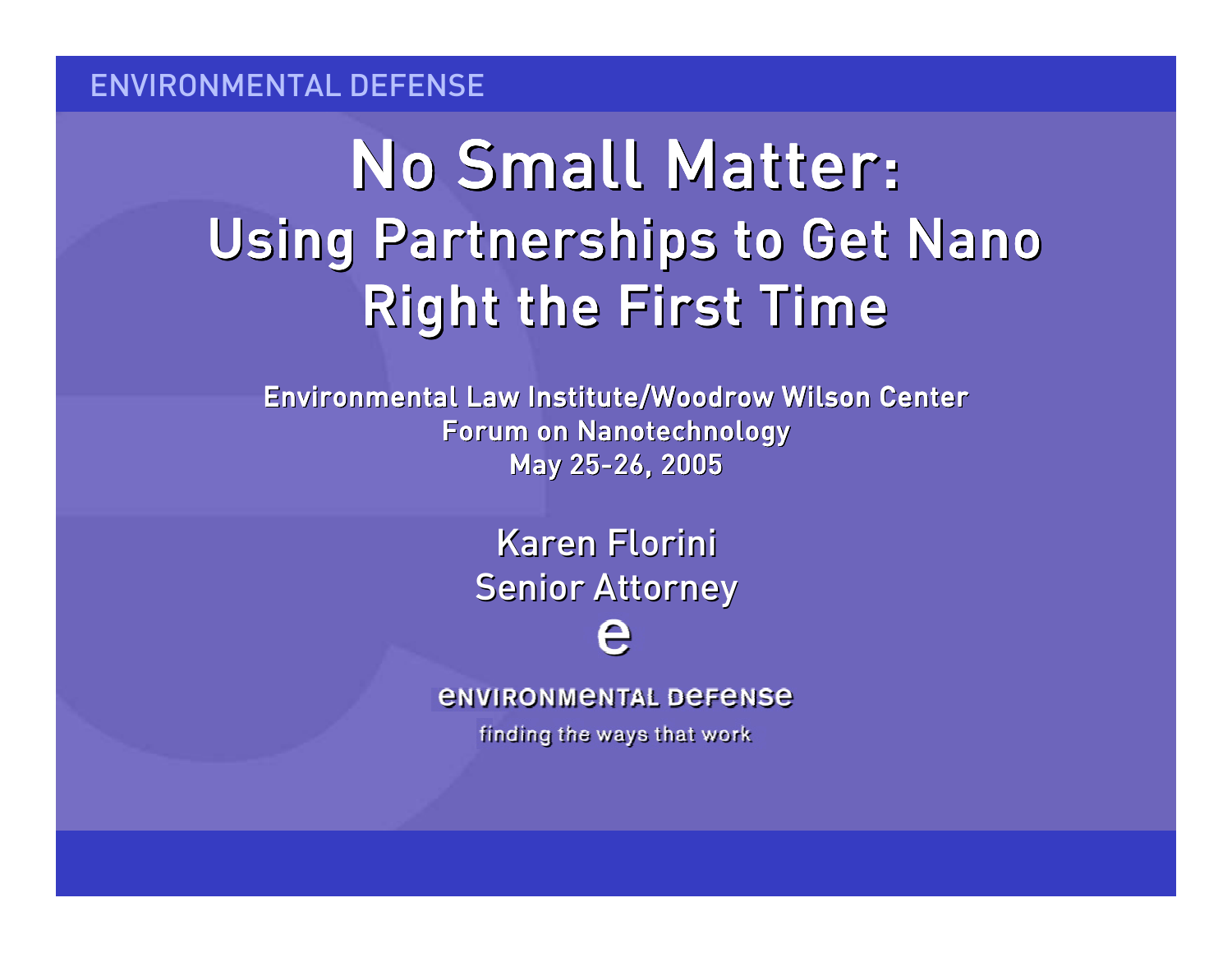# Corporate Partnership Model

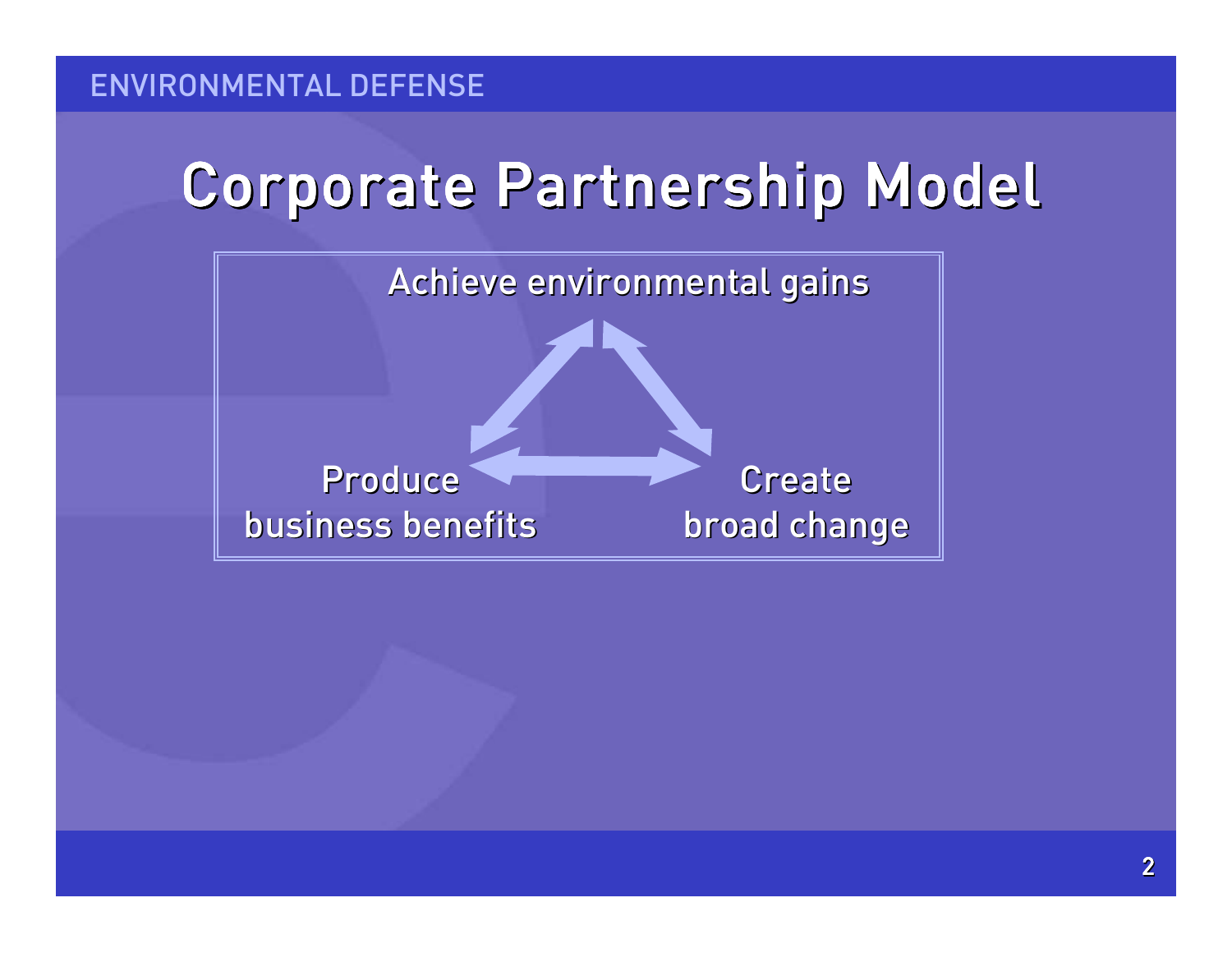### Partnership Characteristics

Results: Environmental and business benefits *Commitment***:** Senior management buy-in **Trust:** Written confidentiality agreement *Credibility***:** Separate expenses, no greenwashing *Accountability***:** Public announcement and report *Replicability***:** Disseminate tools and methods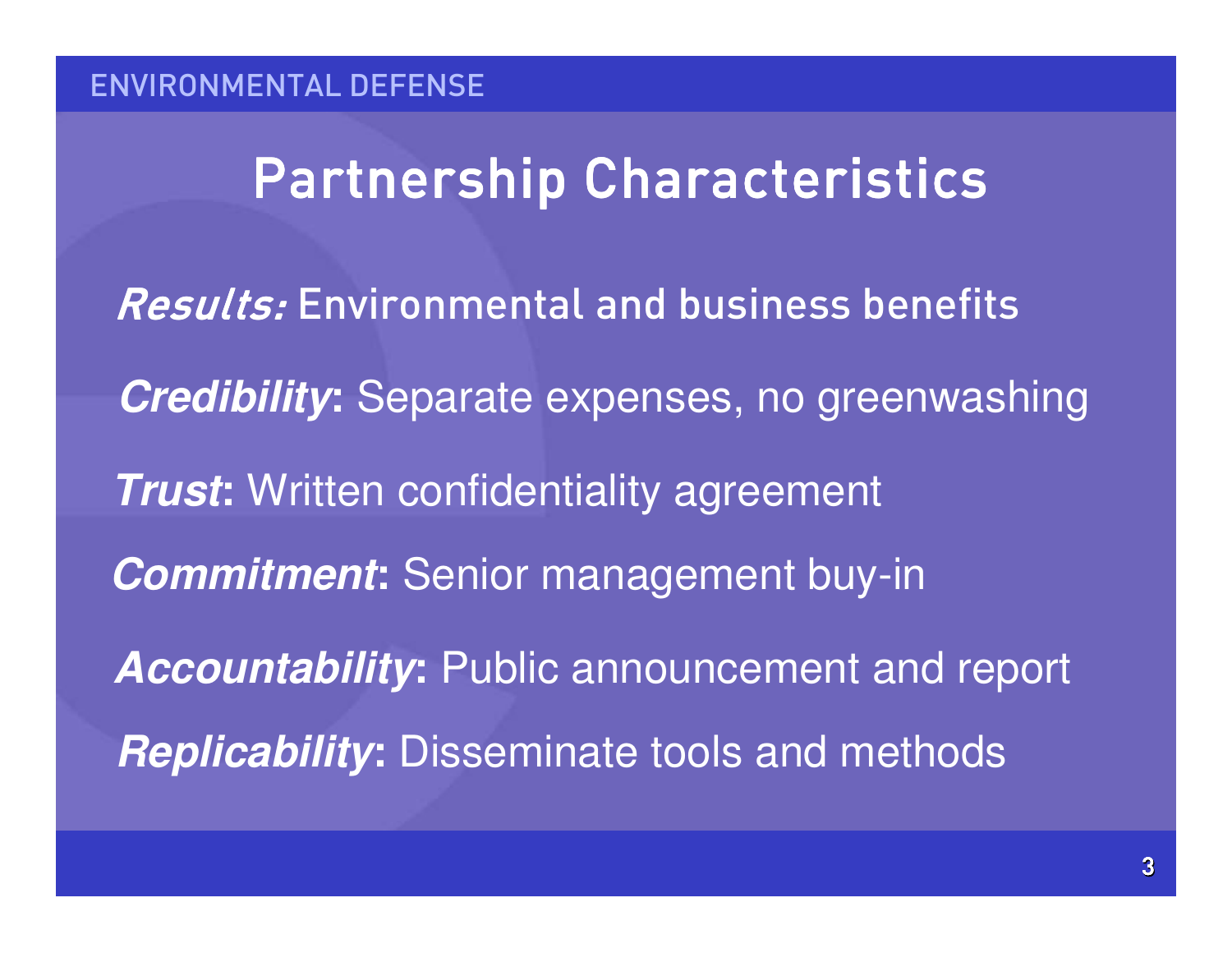# Examples of Partnerships

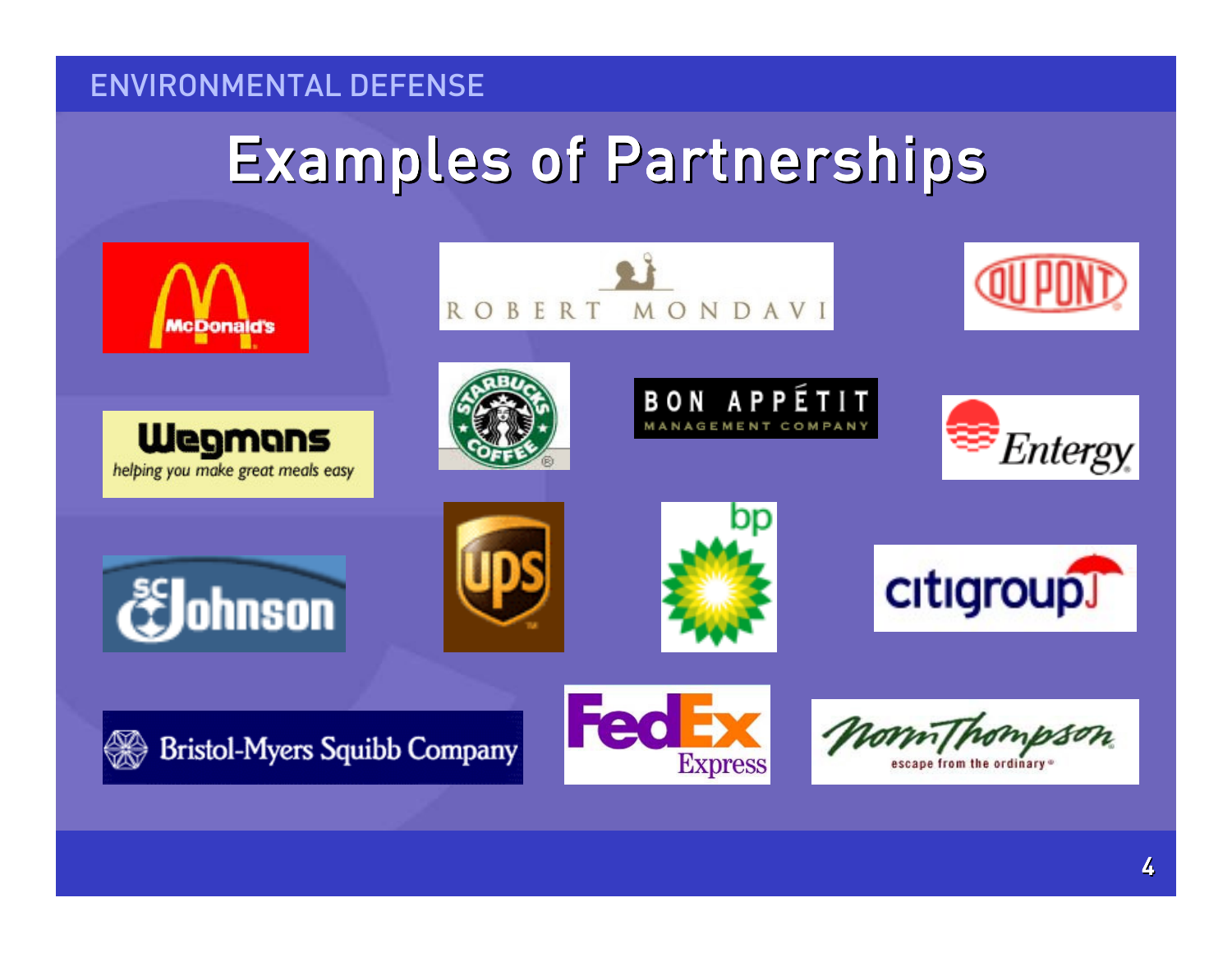# FedEx

### Creating <sup>a</sup> new generation of delivery trucks.



- fuel efficiency 1 50%
- air pollution + 90%
- same functionality
- cost-competitive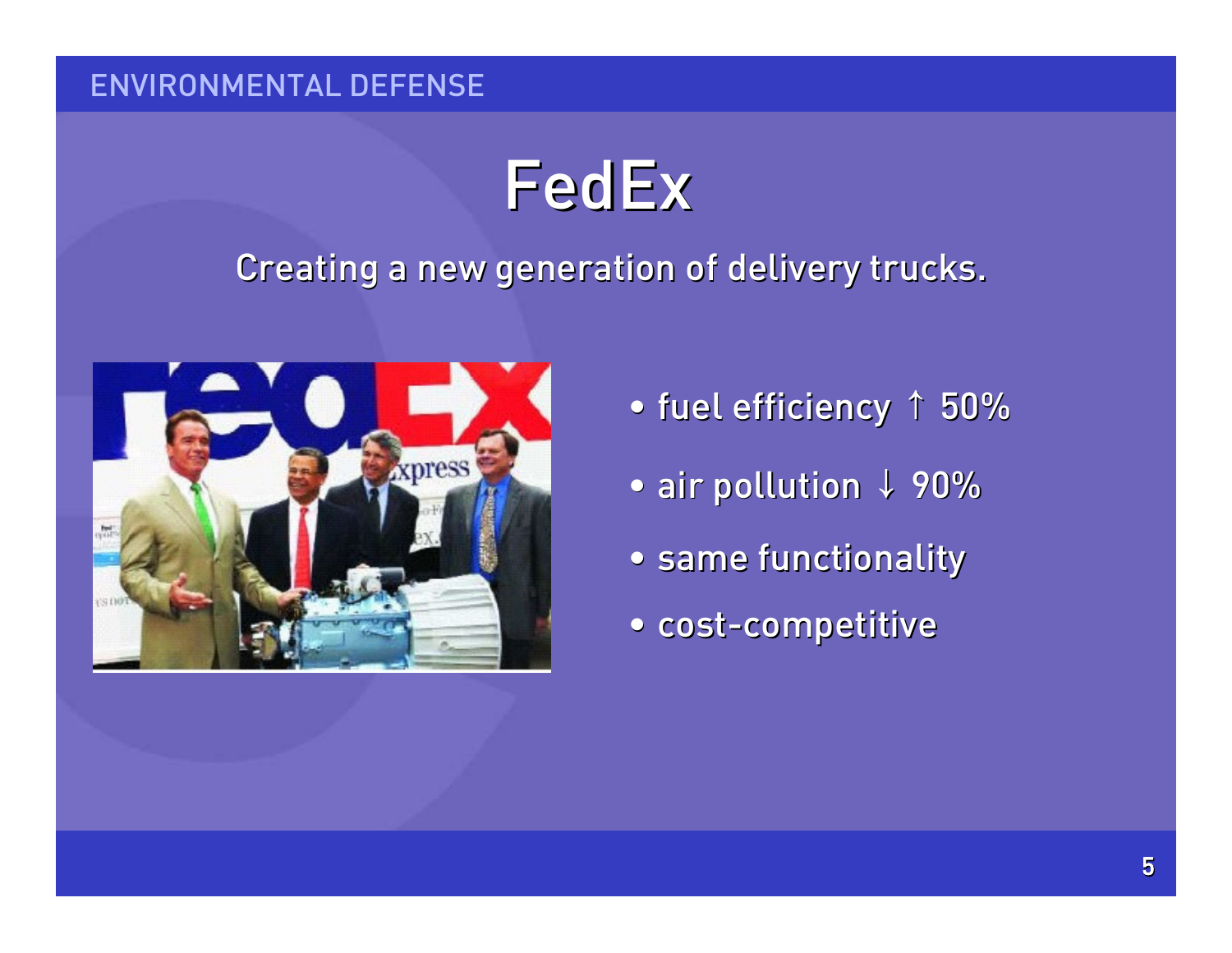# McDonald's

### Providing incentives for healthier meat production.



- Eliminating antibiotics as growth promoters
- Measuring and reducing antibiotic use overall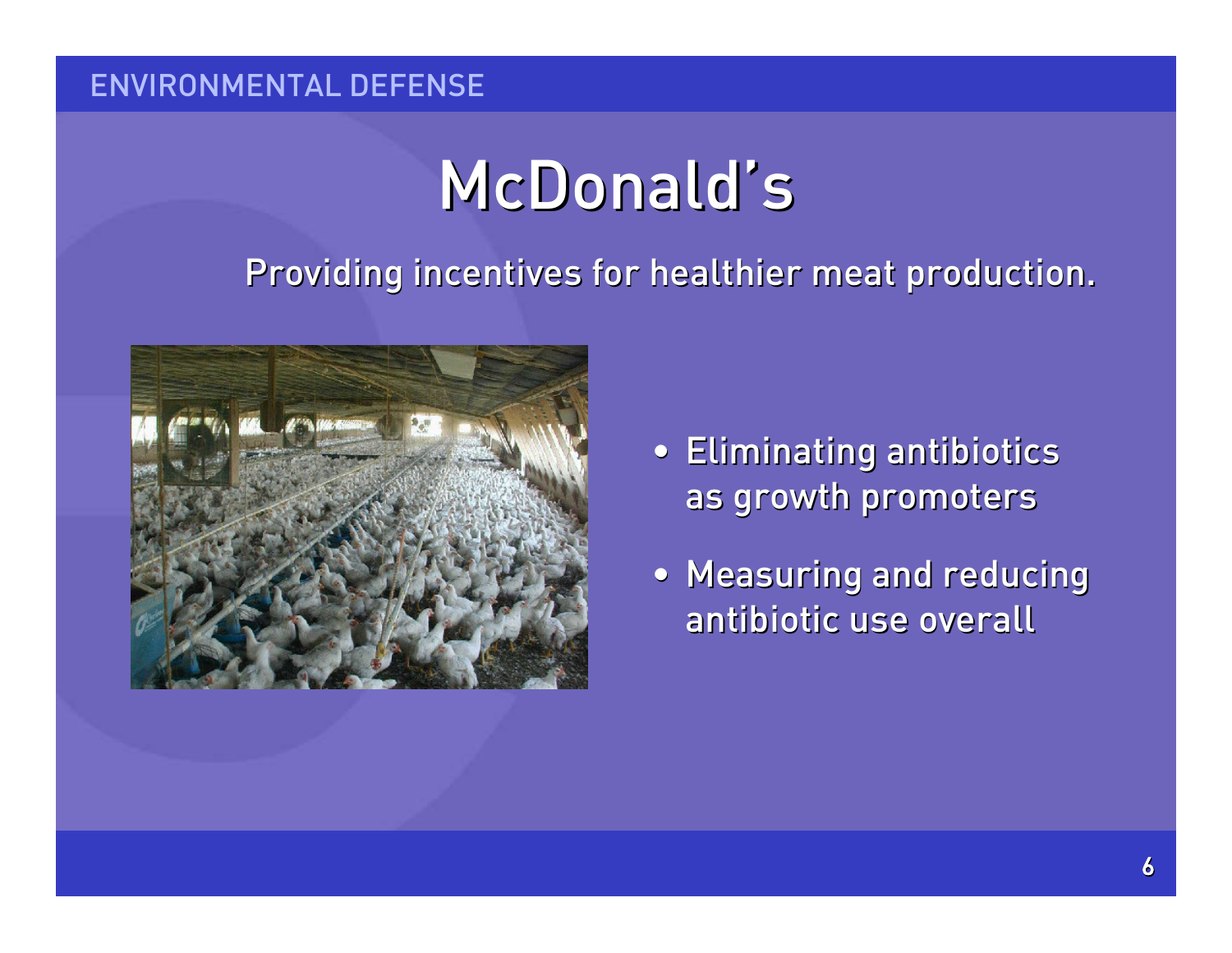# High Production Volume (HPV) Challenge Program



 $\bullet$ Toxic Ignorance (1997)

– 70% of top-volume commercial chemicals lacked publicly available screening data

• HPV Challenge – 1998

- $\sim$  2,200+ chemicals sponsored by 450+ manufacturers
- Data by 2005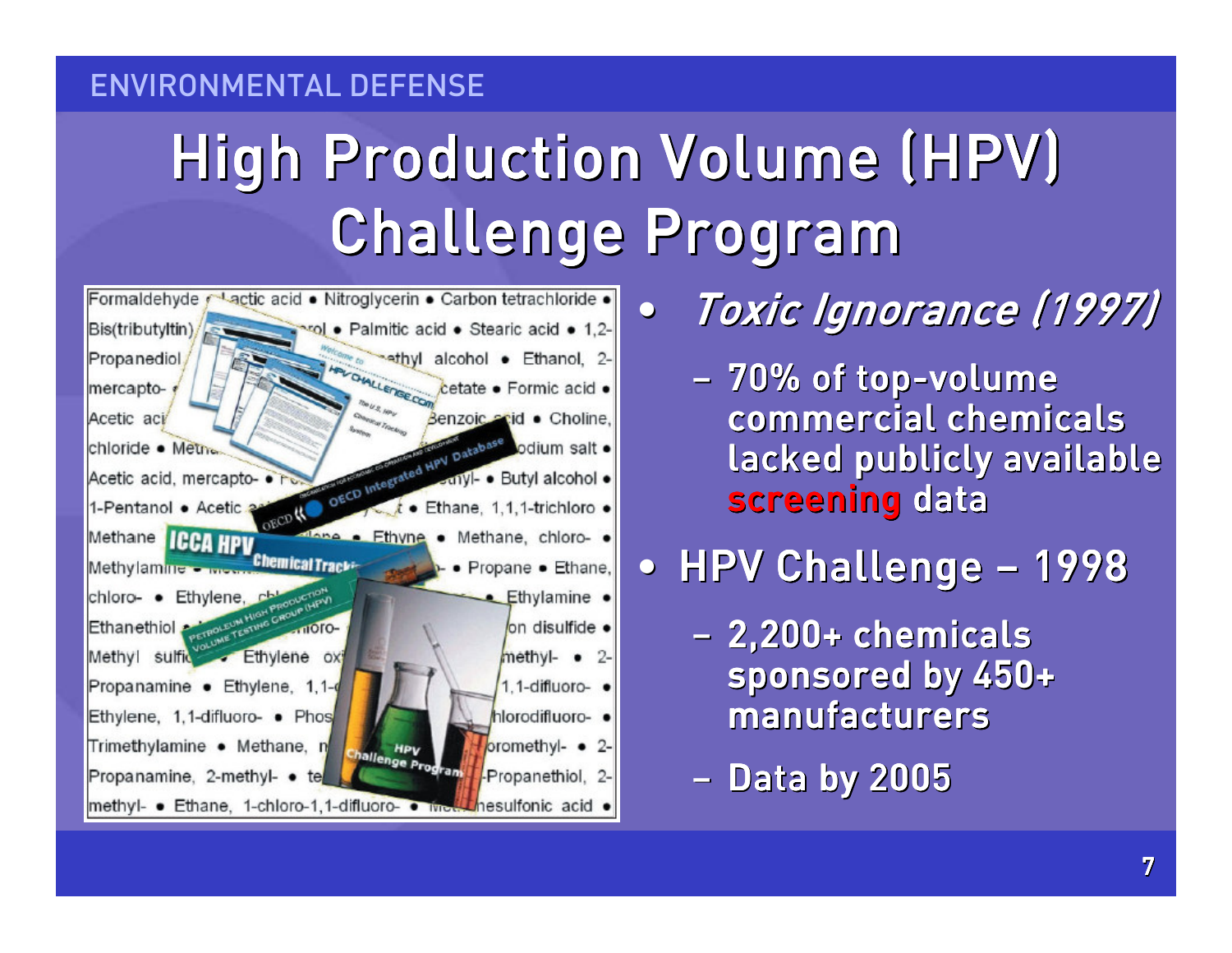### Nanotechnology Can Bring Breakthroughs







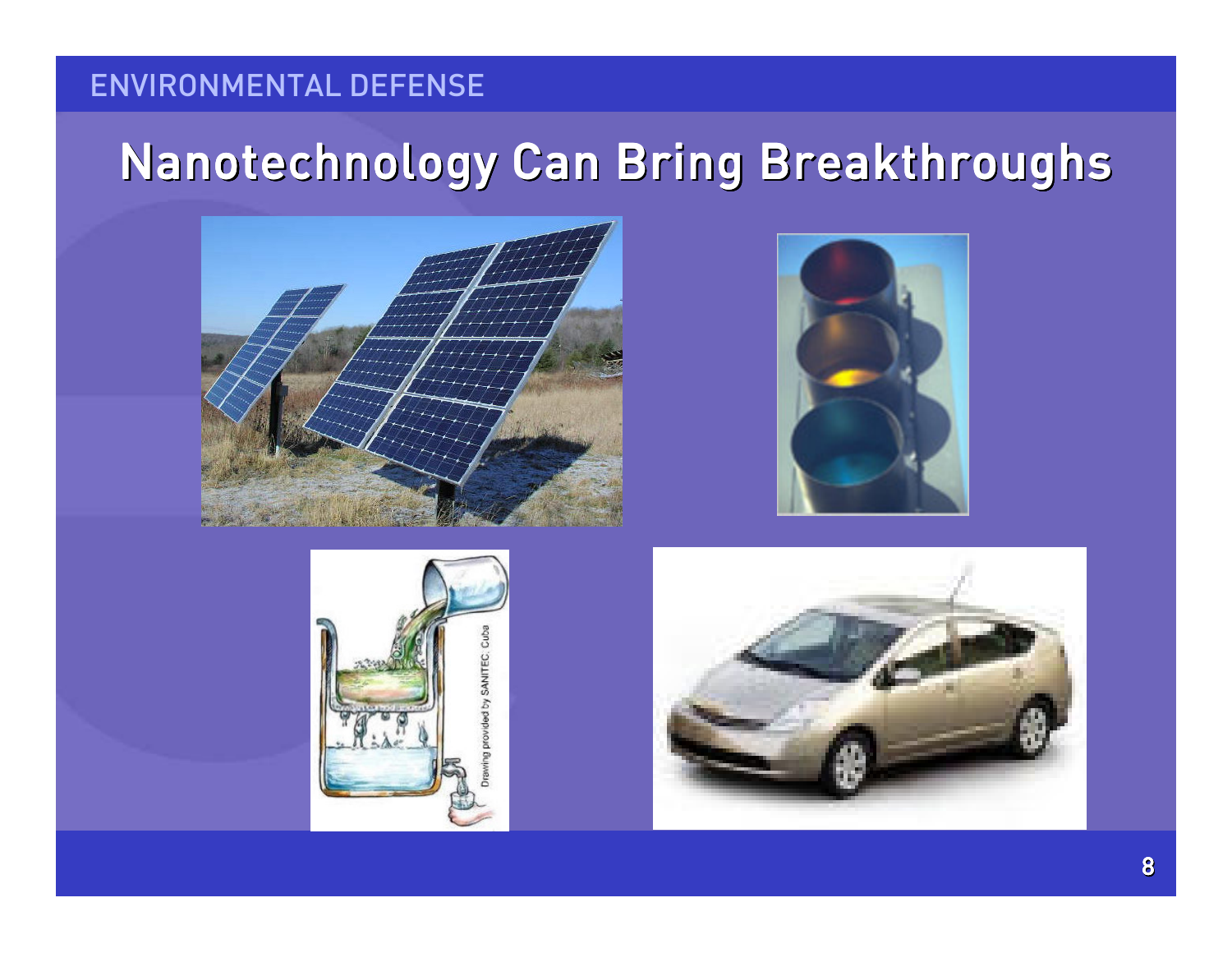# Dr Jekyll → Mr. Hyde ?





### \$65B liability costs to insurance industry

PROTECTIVE CLOTHING **ARE REQUIRED IN THIS AREA** 



### \$400M cleanup costs to GE (so far)

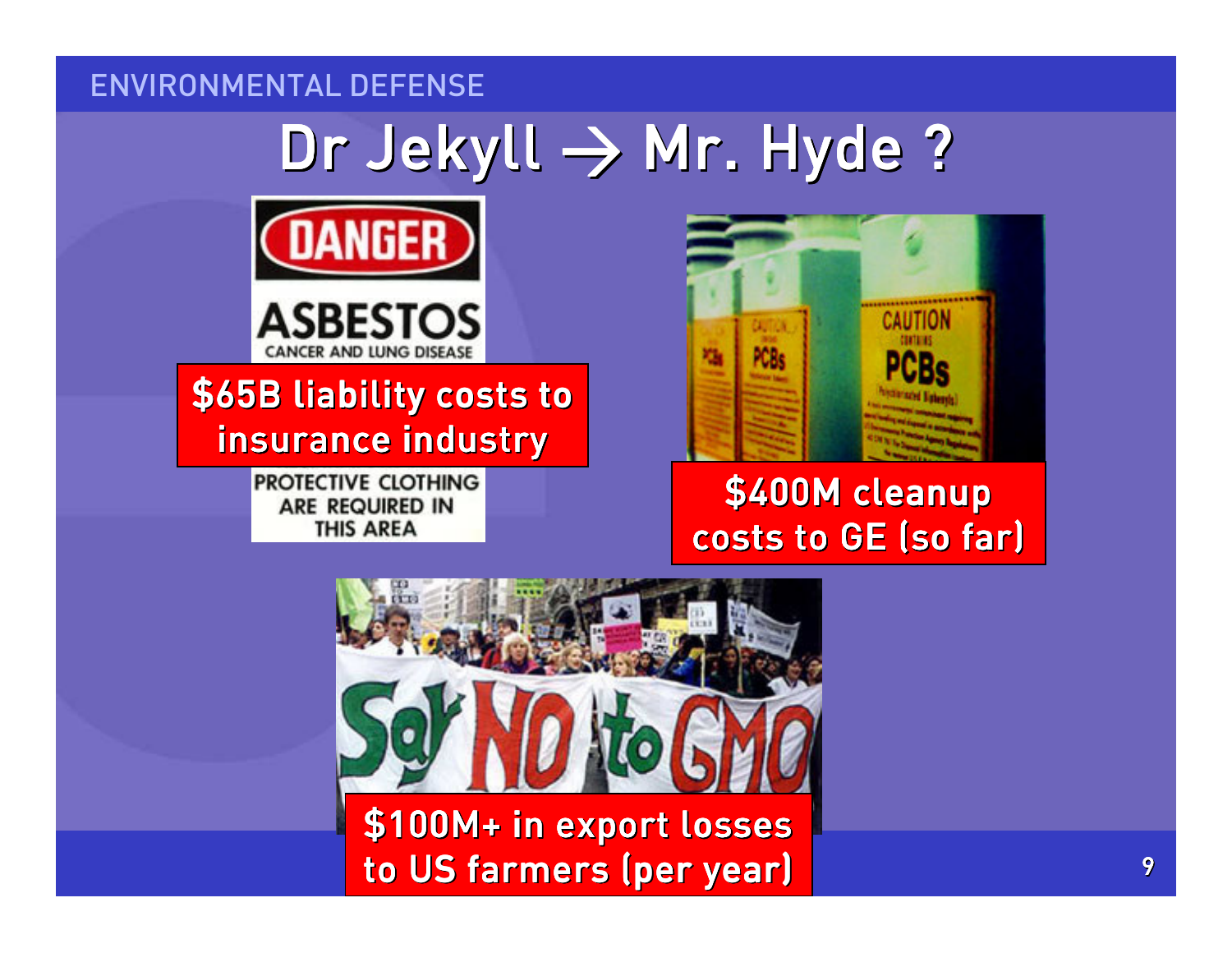# Companies Can Act Now

- $\bullet$ Call for proactive risk identification & management
- Advance understanding of risks
- •**• Influence supply chain behavior**
- $\bullet$ Develop and demonstrate standard of care
- $\bullet$ Engage wide range of stakeholders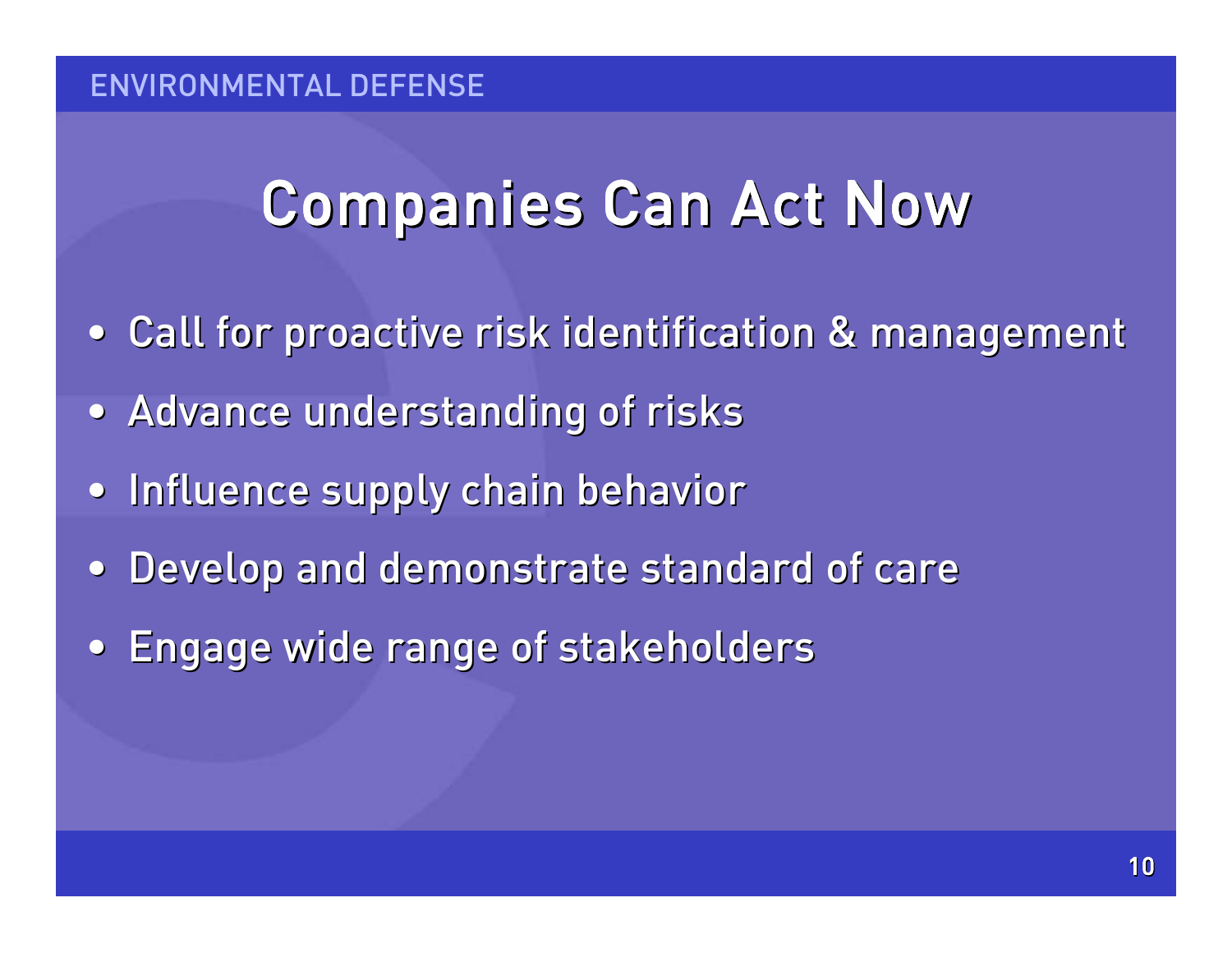# Partnership Phases/Goals

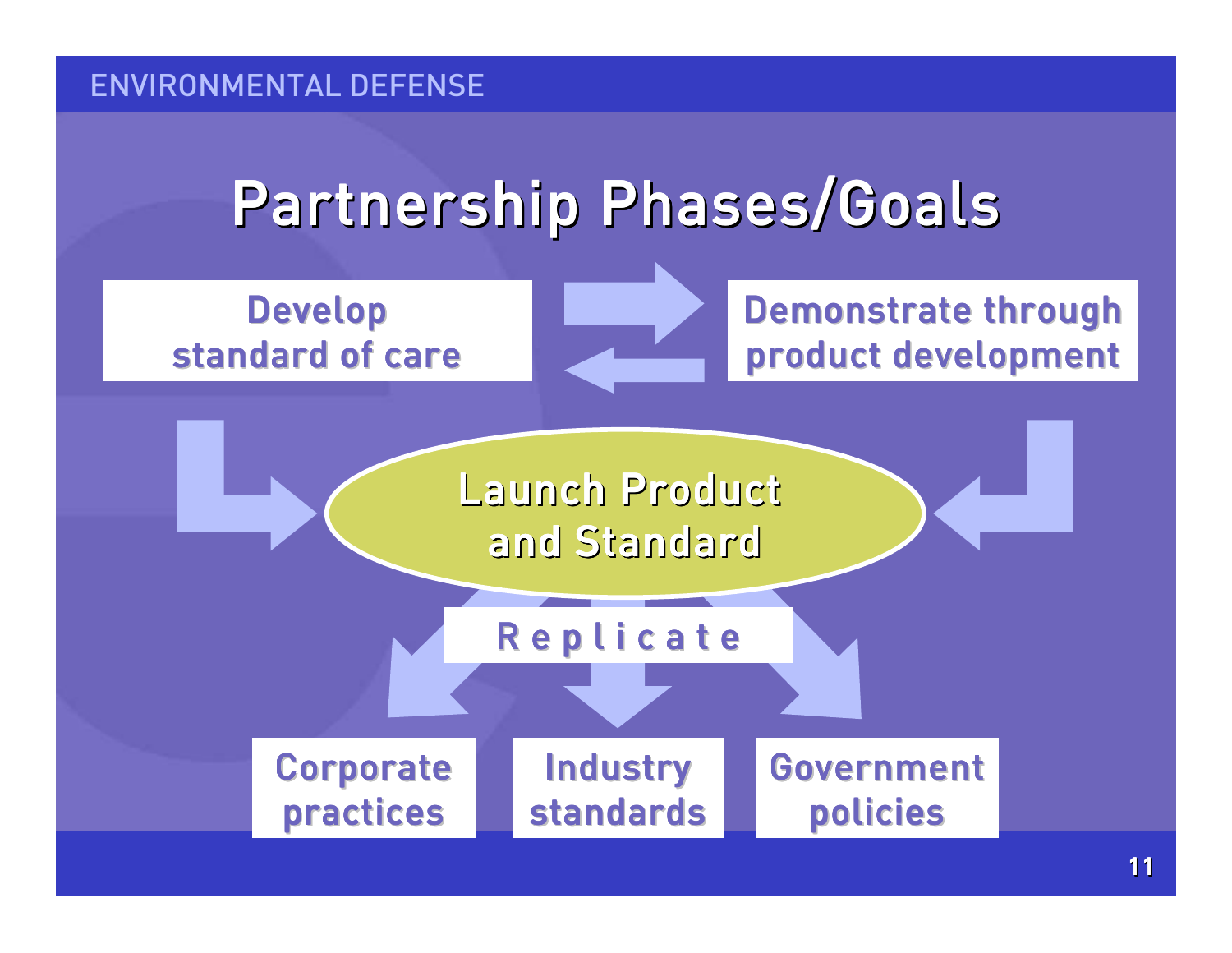# Elements of a Standard of Care

- Risk Identification
- Risk Management
- Transparency & Accountability
- Feedback Mechanisms

… All From <sup>a</sup> Full Lifecycle Perspective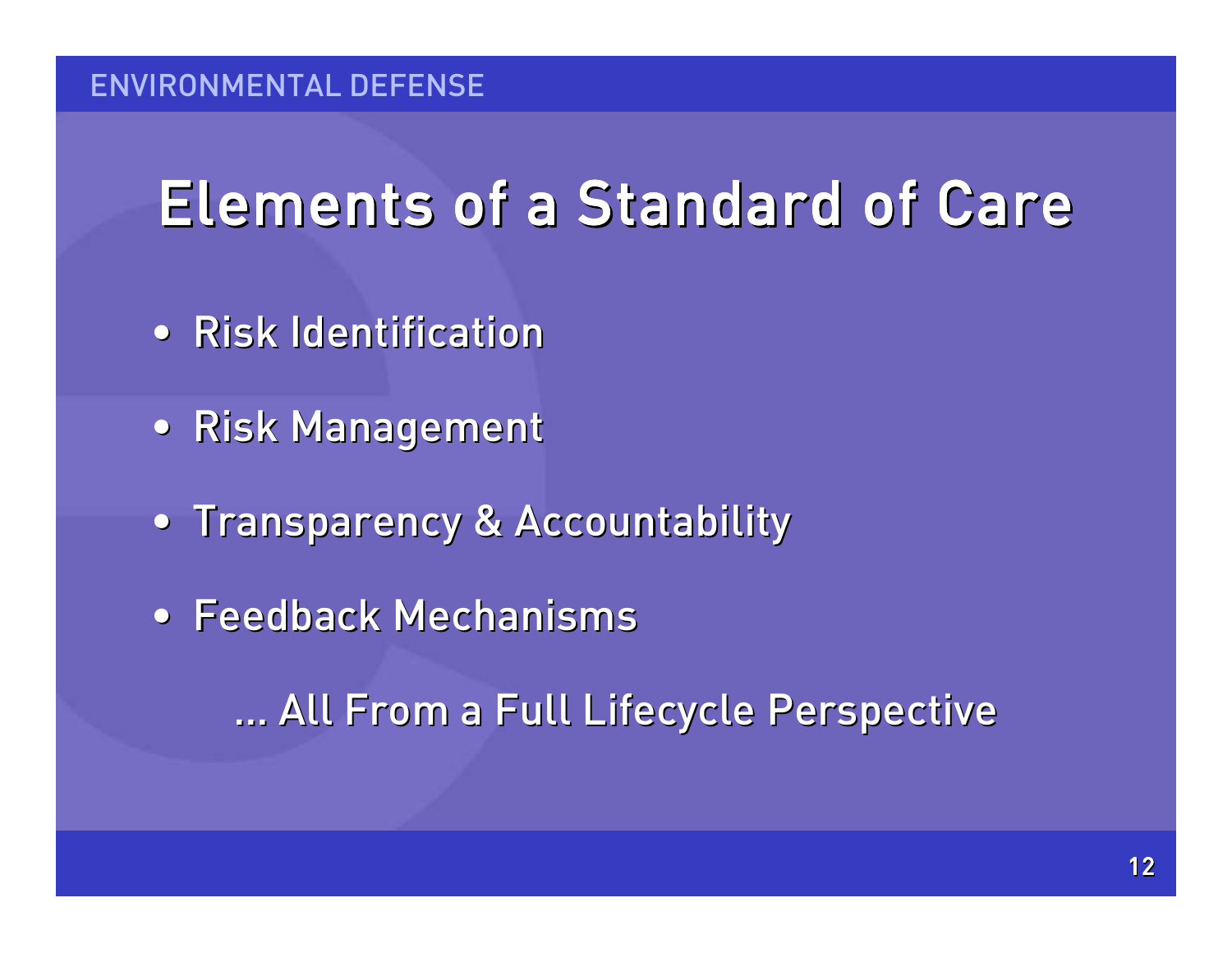# Demonstrating Practicality

- Integrate with product development
	- Phased risk evaluations and controls
	- Application specific controls
- Manage costs
	- Leverage federal research
	- Partner with other companies
	- Market incentives for testing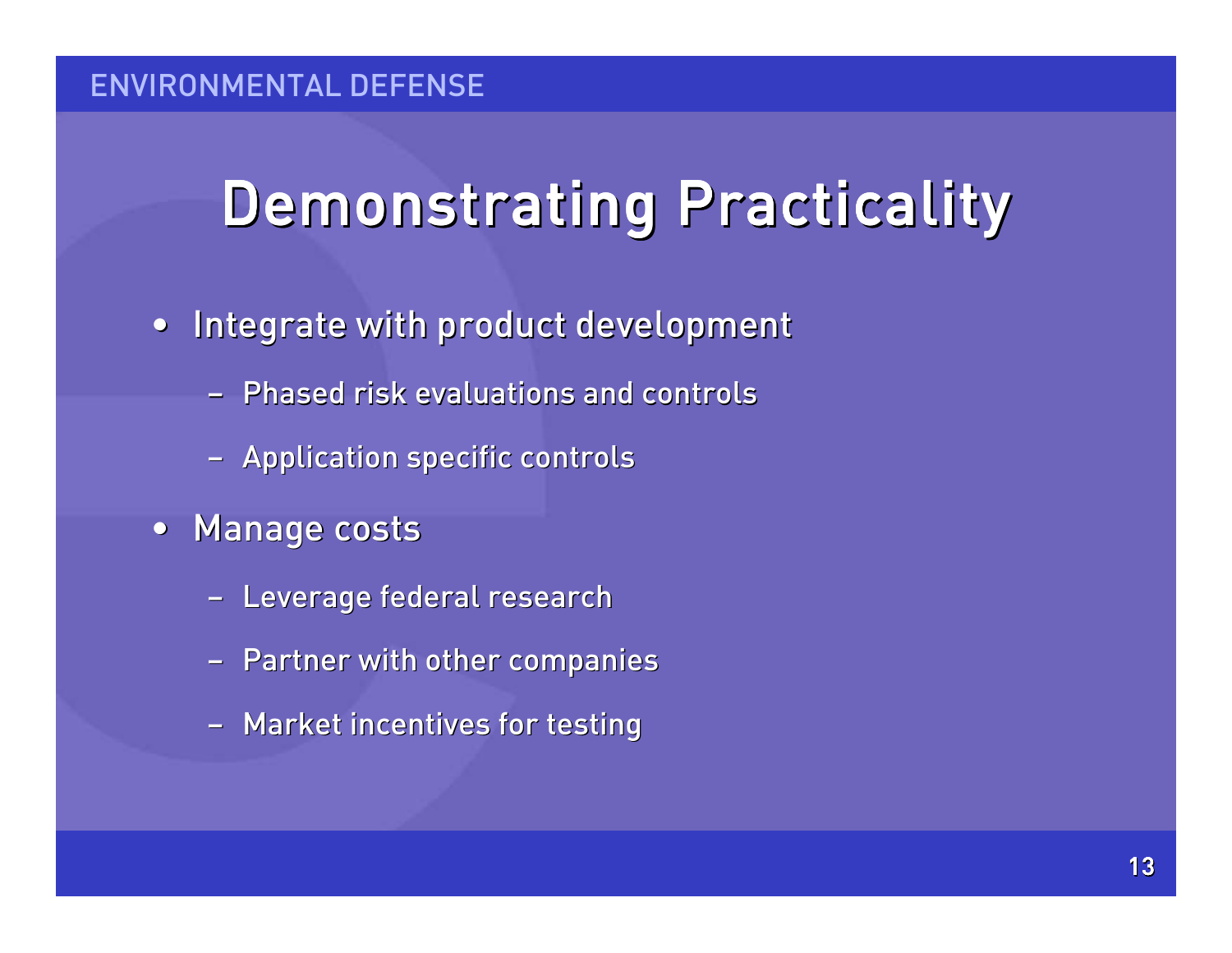# Creating <sup>a</sup> Model

- Replication by other companies
	- In other industry sectors
	- $\sim$ - Through industry standard
- Adoption by government
	- $\sim$ – Through existing policy
	- $\sim$ – Through new policy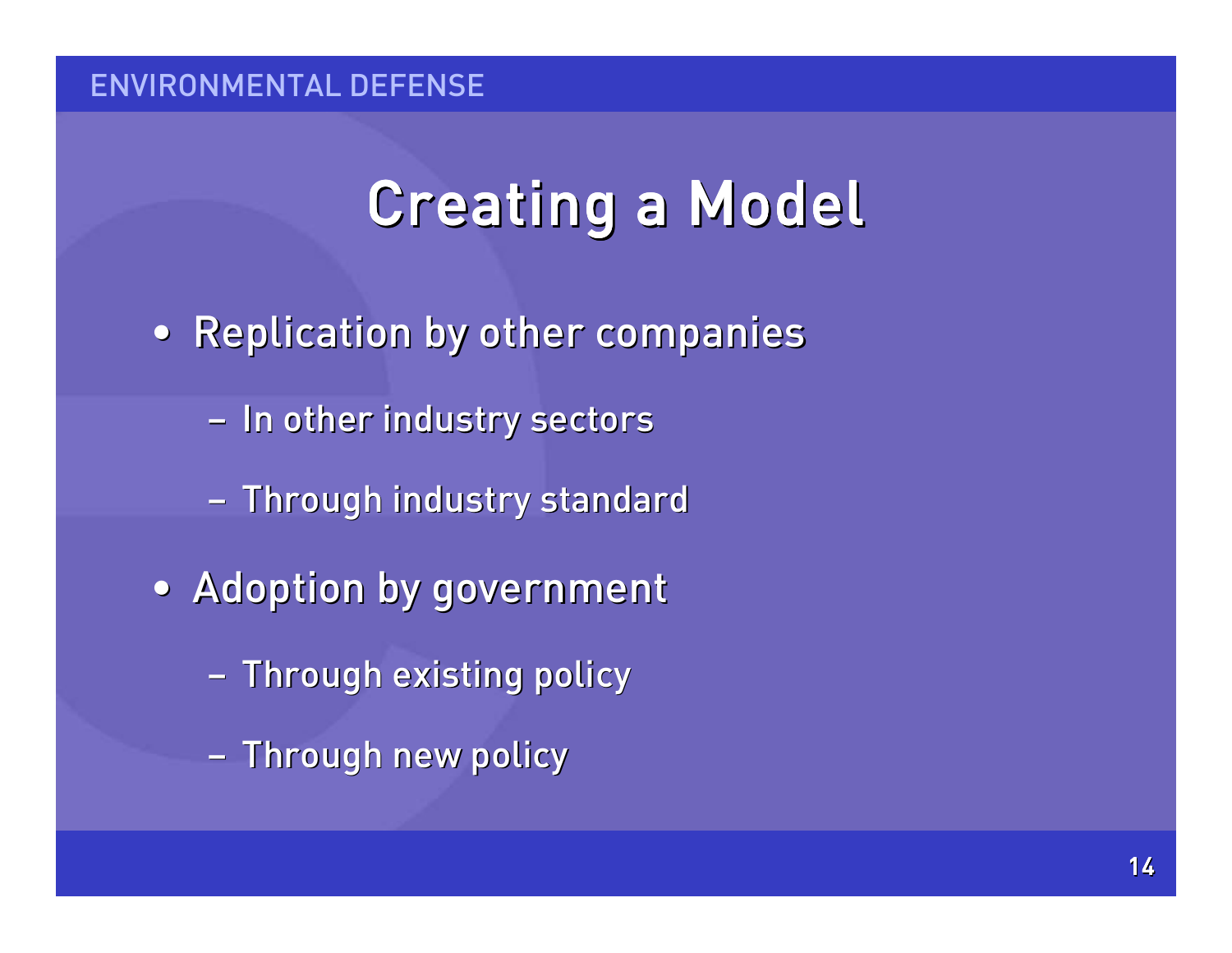# Proactive Risk Identification &Management

- Acknowledge that nanomaterials are different
	- Hazards cannot be inferred from bulk materials
	- Nanomaterials aren't all the same
- Commit to up-front testing
	- Sufficient testing to identify risks prior to commercialization
	- $\mathcal{L}_{\mathcal{A}}$ Support funding for federal EHS research (\$100M)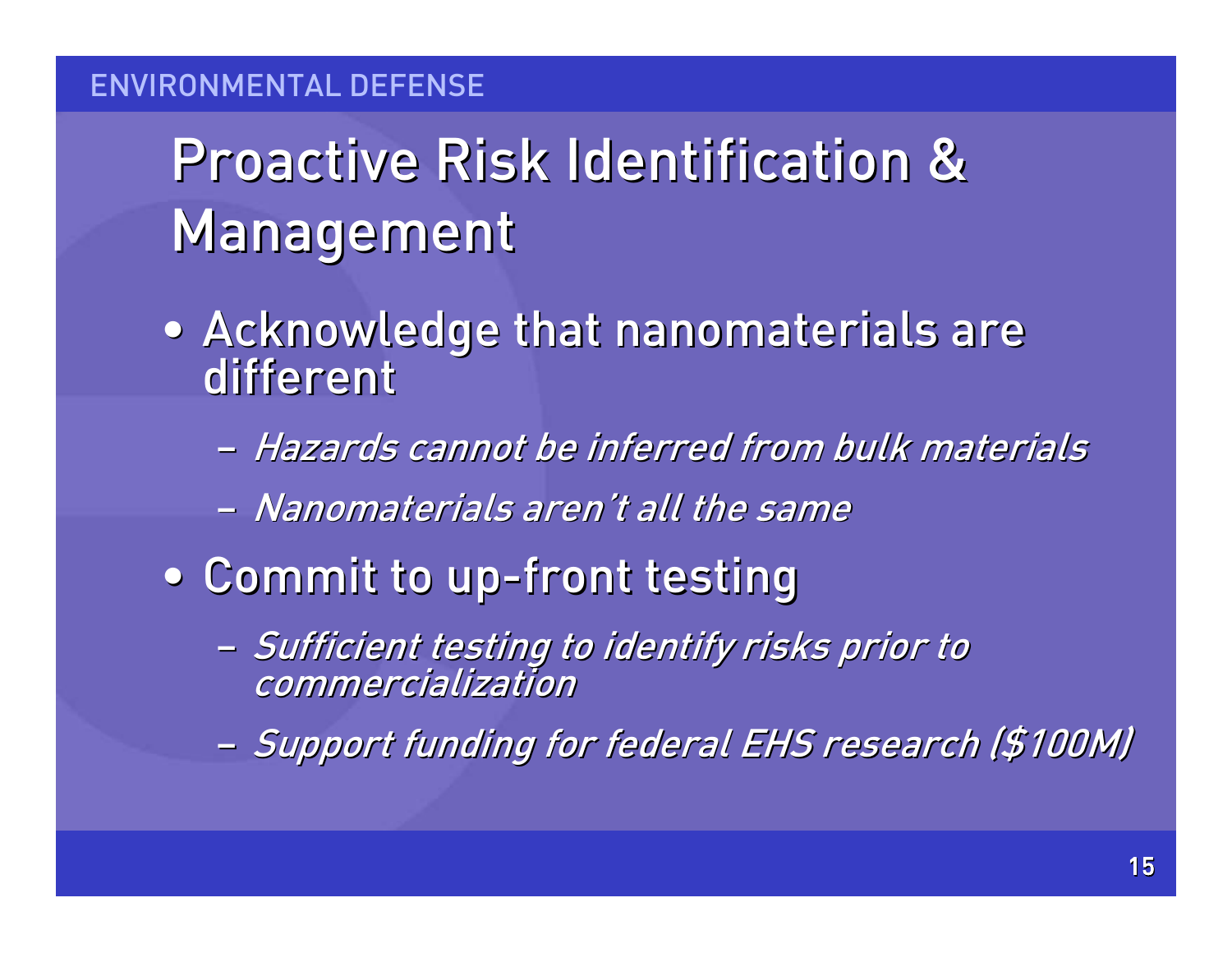Proactive Risk Identification &Management, cont.

- Adopt management standards
	- Risks addressed across the lifecycle
	- Protective interim risk management <u>in advance</u> of testing
	- $\mathcal{L}_{\mathcal{A}}$ – Appropriate risk management <u>in response</u> to testing, monitoring
- Embrace transparency
	- Public disclosure of all risk-related information
	- $\mathcal{L}_{\mathcal{A}}$ Labeling, accurate MSDS disclosures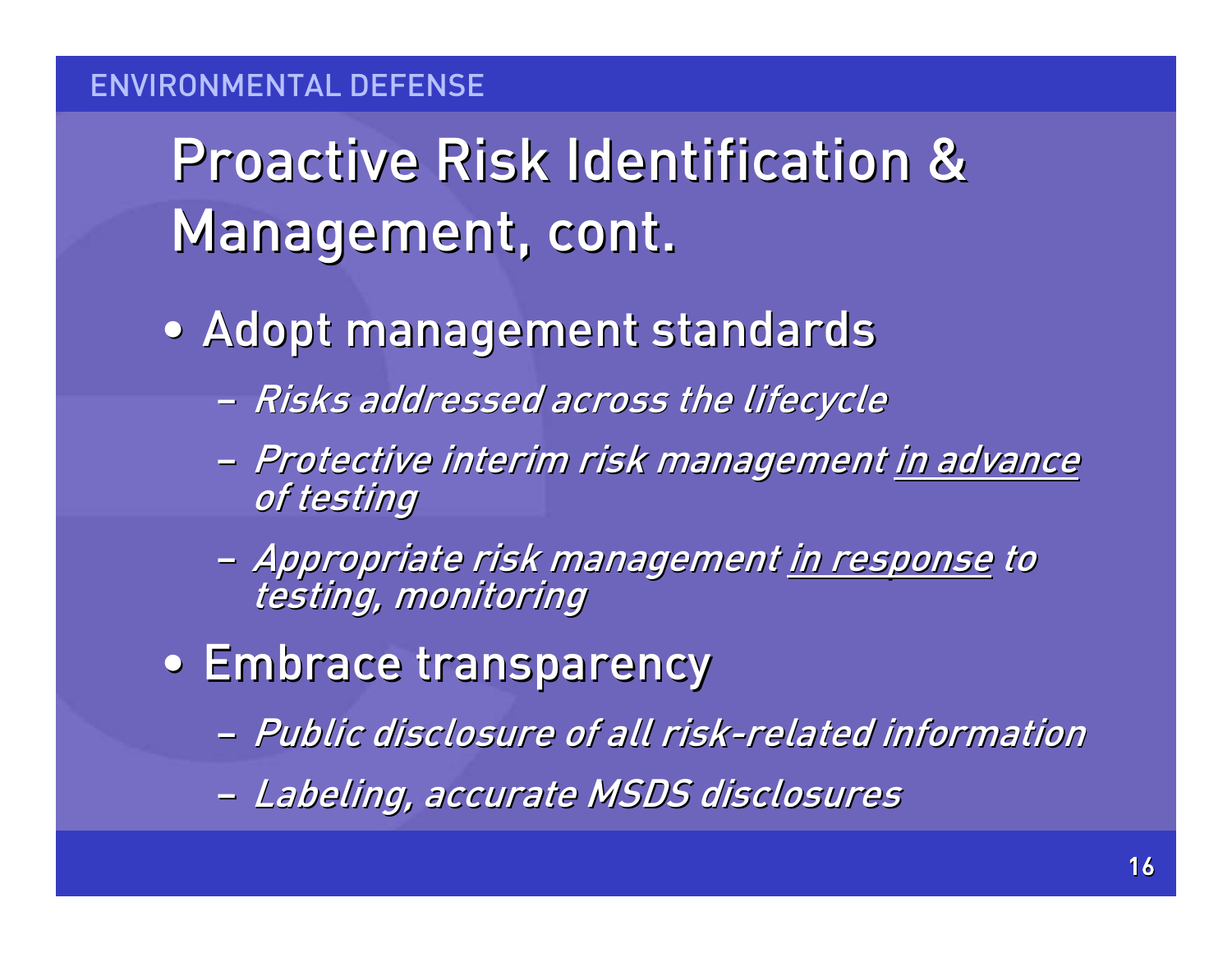## Interim Safety Steps - Environment

- Avoid dispersive uses until hazard and exposure/fate data available
- Assess and disclose lifecycle risks in advance of commercialization
- Release/environmental monitoring



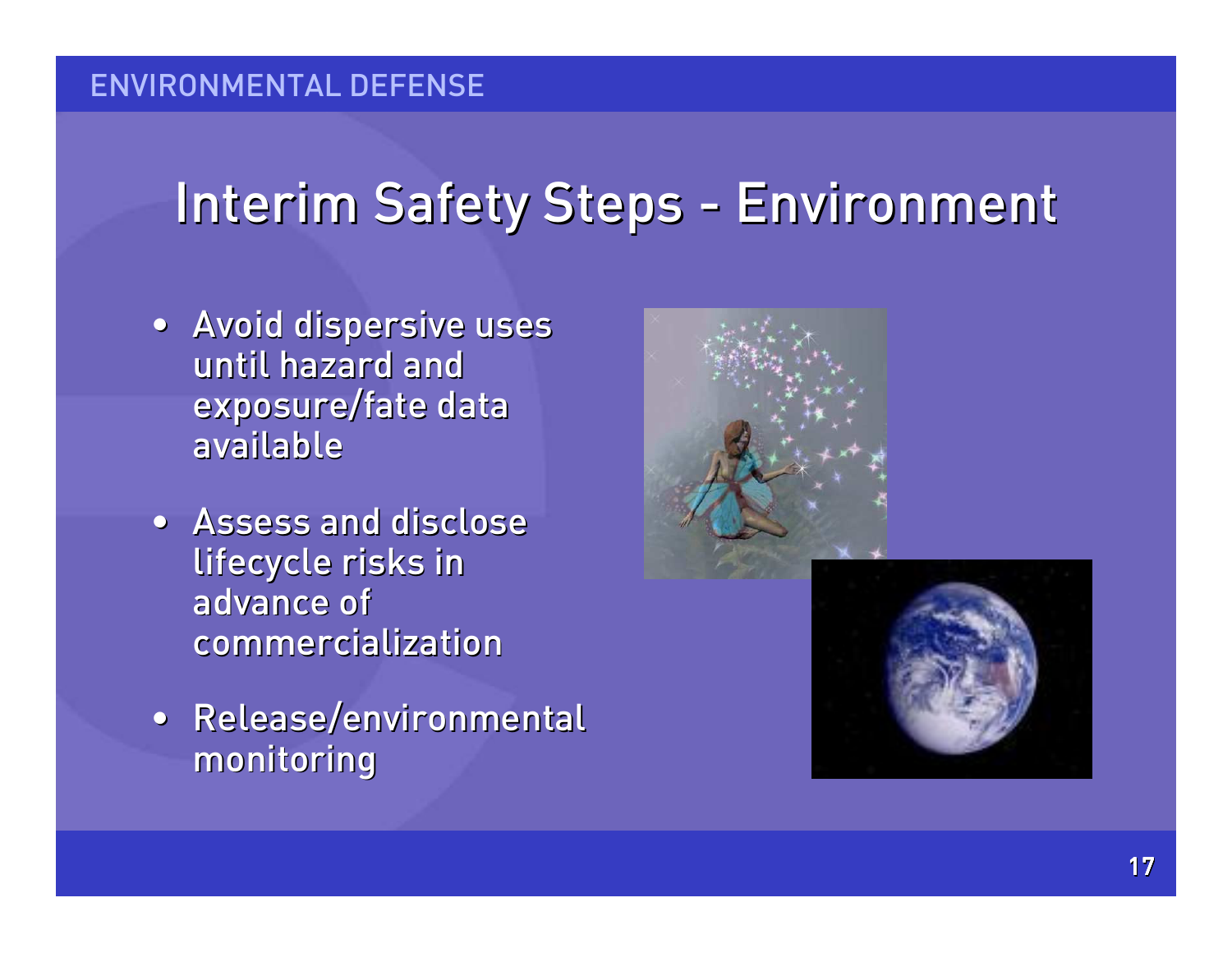### Interim safety steps - workers

- Assume toxicity until shown otherwise
- Worker training, industrial hygiene, PPE
- Workplace, worker health monitoring
- Wastes treated as hazardous materials

![](_page_17_Picture_6.jpeg)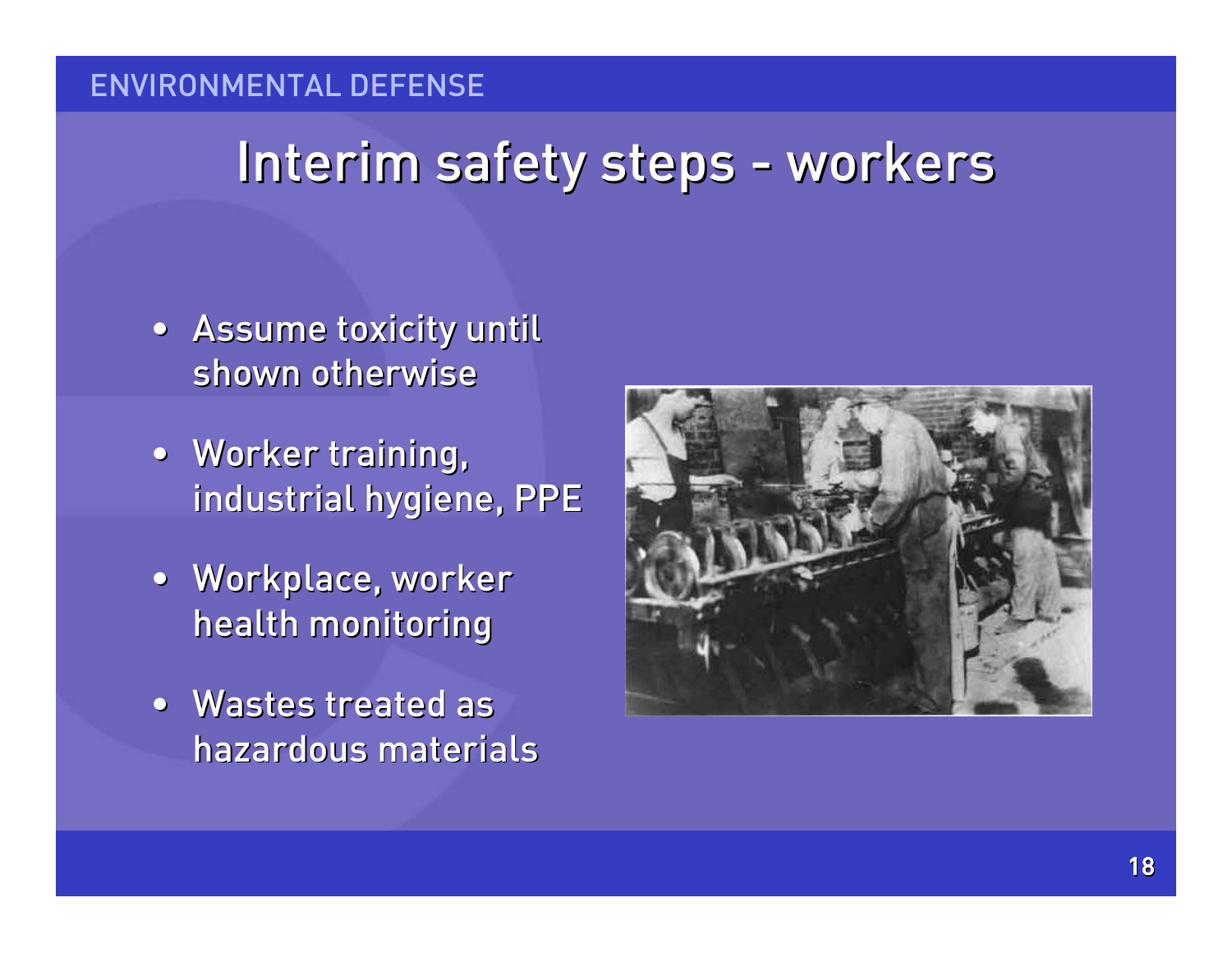# Engage Broad Range of Stakeholders

- Environment
- Health
- Labor
- Community
- Consumer
- Social Impact